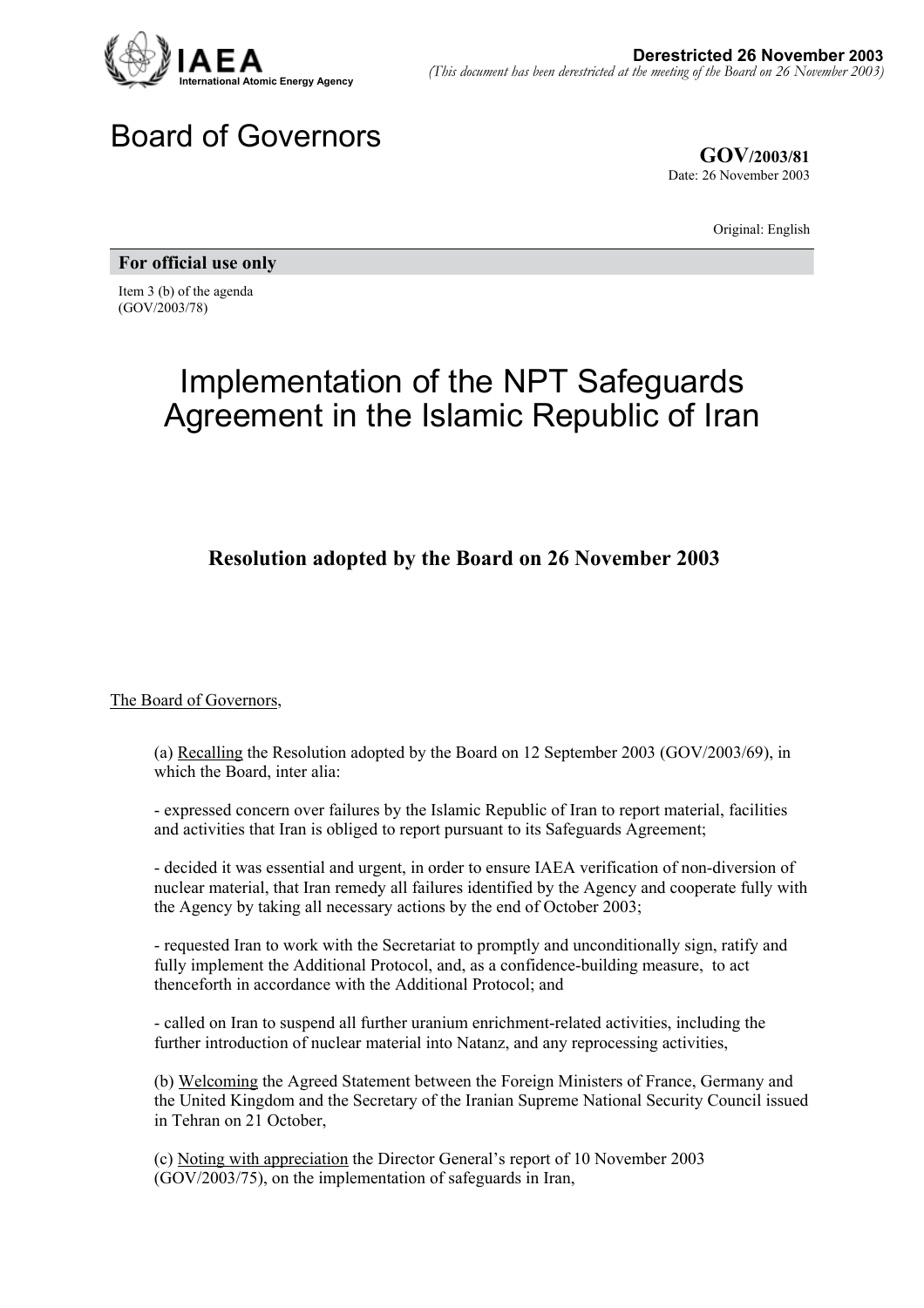(d) Commending the Director General and the Secretariat for their professional and impartial efforts to implement the Safeguards Agreement with Iran and to resolve all outstanding safeguards issues in Iran, in pursuance of the Agency's mandate and of the implementation, inter alia,of the Resolution adopted by the Board on 12 September 2003 (GOV/2003/69),

(e) Acknowledging that Vice-President Aghazadeh of the Islamic Republic of Iran has reaffirmed his country's decision to provide a full picture of its nuclear activities and has also reaffirmed his country's decision to implement a policy of cooperation and full transparency,

(f) Noting with deep concern that Iran has failed in a number of instances over an extended period of time to meet its obligations under its Safeguards Agreement with respect to the reporting of nuclear material, and its processing and use, as well as the declaration of facilities where such material has been processed and stored, as set out in paragraph 48 of the Director General's report,

(g) Noting in particular, with the gravest concern, that Iran enriched uranium and separated plutonium in undeclared facilities, in the absence of IAEA safeguards,

(h) Noting also, with equal concern, that there has been in the past a pattern of concealment resulting in breaches of safeguard obligations and that the new information disclosed by Iran and reported by the Director General includes much more that is contradictory to information previously provided by Iran,

(i) Noting that the Director General, in his opening statement, indicated that Iran has begun cooperating more actively with the IAEA and has given assurances that it is committed to a policy of full disclosure,

(j) Recognising that, in addition to the corrective actions already taken, Iran has undertaken to present all nuclear material for Agency verification during its forthcoming inspections,

(k) Emphasising that, in order to restore confidence, Iranian cooperation and transparency will need to be complete and sustained so that the Agency can resolve all outstanding issues and, over time, provide and maintain the assurances required by Member States,

(l) Noting with satisfaction that Iran has indicated that it is prepared to sign the Additional Protocol, and that, pending its entry into force, Iran will act in accordance with the provisions of that Protocol,

(m) Noting that the Director General, in his opening statement, reported that Iran has decided to suspend enrichment-related and reprocessing activities,

(n) Stressing that the voluntary suspension by Iran of all its uranium enrichment-related activities and reprocessing activities remains of key importance to rebuilding international confidence,

(o) Recognising the inalienable right of States to the development and practical application of atomic energy for peaceful purposes, including the production of electric power, with due consideration for the needs of developing countries,

(p) Stressing the need for effective safeguards in order to prevent the use of nuclear material for prohibited purposes in contravention of safeguards agreements, and underlining the vital importance of effective safeguards for facilitating cooperation in the field of peaceful uses of nuclear energy,